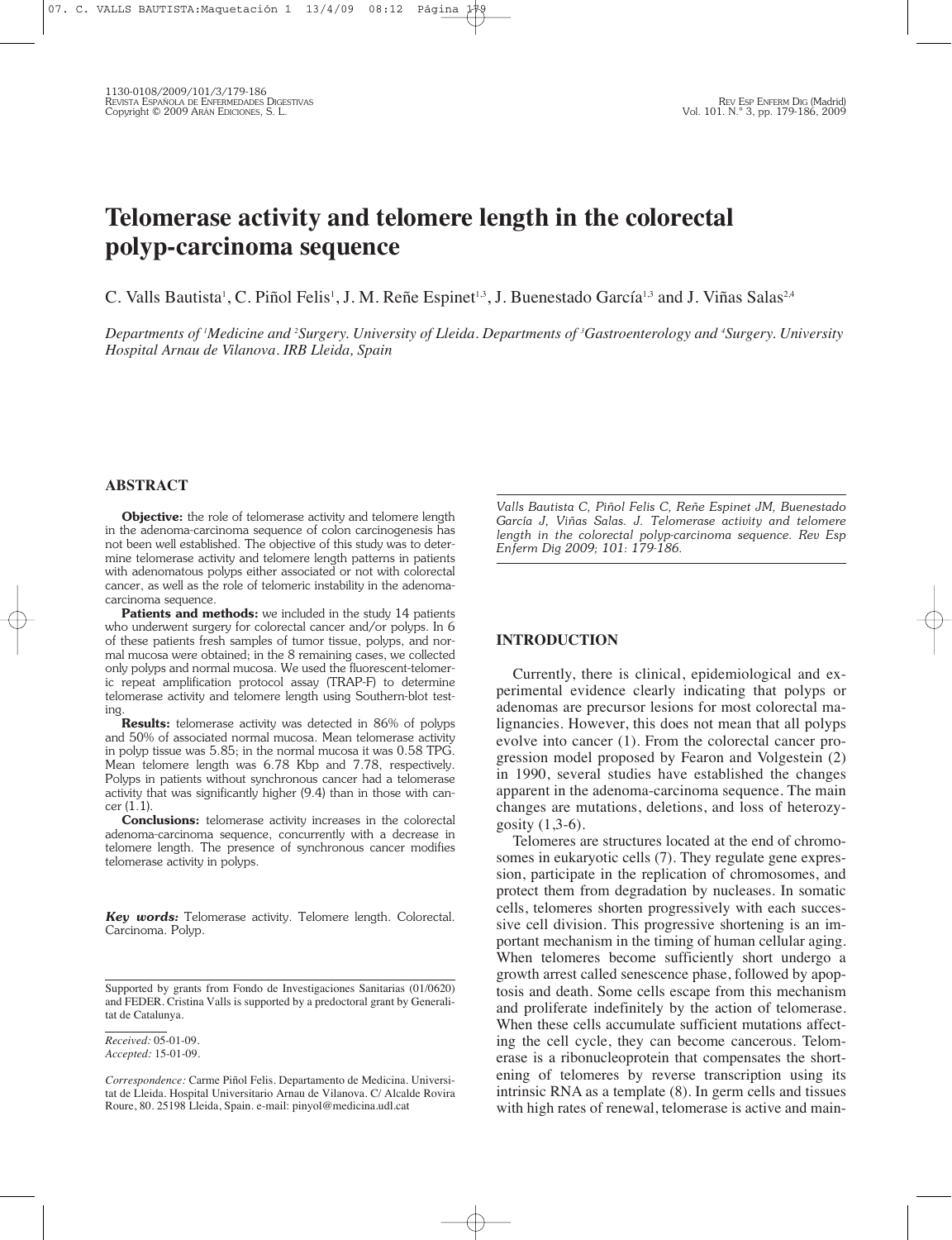tains genome integrity and stability ensuring the transmission of total telomere length in each cell division (9). Telomerase activity was detected in 80-90% of human cancers, including colorectal cancer (10,11), while its expression in the normal mucosa was 86% (12).

The role of telomeric dysfunction in the adenoma-carcinoma sequence has not been well established. The results available so far are divergent, and few studies are found in the literature comparing telomerase activity (TA) and telomere length (TL) in polyps and the normal mucosa of one same patient (13).

The first objective of this study was to determine the behavior of telomerase activity and telomere length in patients with polyps associated or otherwise with colorectal cancer, and the second objective was to explore the role of telomeric instability in the adenoma-carcinoma sequence, as defined by telomerase activity being higher in polyps than in adjacent normal mucosa, accompanied by changes or variations in telomere length.

#### **PATIENTS AND METHODS**

This preliminary study included 14 patients undergoing surgery for colorectal cancer and/or for endoscopically non-resectable polyps at Hospital Universitari Arnau de Vilanova, Lleida (Spain). Six of these patients had colonic tumors, polyps, and macroscopically normal mucosa 10 cm away from the tumor, while the remaining 8 samples had polyps and normal mucosa.

All samples were frozen at -80 °C until their analysis. The research protocol was approved by the Hospital's Ethics Committee.

Telomerase activity was measured by a quantitative system using the *fluorescent-telomeric repeat amplification protocol assay* (F-TRAP) (14,15), and the *TRAPeze Telomerase Detection Kit* (INTERGEN® Purchase, NY). The methodology was performed using the TRAP technique previously described (10).

Telomere length determination was performed by Southern blot using the *TeloTAGGG Telomere Length Assay kit* (Roche Diagnostics GMBH Mannheim). Briefly, 2 micrograms of genomic DNA were digested with Hinf I and Rsa I restriction enzymes, and the fragments separat-

ed on 0.8 agarose gel. The DNA fragments were transferred onto a nylon membrane and hybridized to a specific probe for telomeric repeats (TTAGGG), digoxigeninconjugated. The hybridized probe was incubated with a digoxigenin specific antibody covalently coupled to alkaline phosphatase. Finally, the immobilized telomere probe was visualized using a highly sensitive chemiluminescent substrate for alkaline phosphatase. Chemiluminescence was detected by the system based on a DDC camera (Lumi-Imager), and analyzed with the Lumi-Analyst software (Boehringer Mannheim).

Telomere length was estimated according to  $\Sigma$ (ODi) /  $\Sigma$  (ODi/Li), where ODi is the intensity of the chemiluniscent signal and Li is the length of TRF fragments at point i. The unit of telomere length was Kilo-base pairs (Kbp). TRF lengths were recorded as telomere length.

The statistical analysis was performed using the program SPSS 14.0 (SPSS, Inc., Chicago, IL). Results of telomerase activity and telomere length are expressed as mean values. A mean comparison was calculated using Student's t-test, Mann-Whitney U test, and Kruskal-Wallis test.  $p \le 0.05$  was considered statistically significant.

### **RESULTS**

The present pilot study includes 14 patients with colorectal polyps, of which 6 showed synchronous colorectal polyps and cancer, while the remaining 8 were isolated polyps. All samples had telomerase activity and telomere length measured.

*—Patients with colorectal polyps (n = 14).* Telomerase activity expression was detected in 86% (12/14) of polyps and 50% (7/14) of their corresponding normal mucosa. Mean TA in polyps was 5.85 TPG and average normal mucosal 0.58 TPG, the difference did not reach significance ( $p = 0.077$ ).

We observed a significantly lower TA in polyps in patients with synchronous colorectal cancer (1.10 TPG) *versus* those who had no cancer  $(9.42 \text{ TPG})$ ,  $p = 0.020$ (Table I).

Average telomere length in polyps was 6.78 Kbp, and 7.78 Kbp in the normal mucosa; this difference did not reach significance ( $p = 0.082$ ) (Table I).

Table I. Relationship of telomerase activity (TA) and telomere length in polyps and normal mucosa, both overall and in patients **with or without synchronous cancer. Values expressed as mean and range**

|                                        | Telomerase activity<br>polyp                   | Telomerase activity<br>normal             | Sig. p         | Telomere lenght<br>polyp                        | Telomere lenght<br>normal                      | Sig. p         |
|----------------------------------------|------------------------------------------------|-------------------------------------------|----------------|-------------------------------------------------|------------------------------------------------|----------------|
| $n = 14$                               | $5.85(0-33.40)$                                | $0.58(0-2.35)$                            | 0.077          | $6.78(3.21 - 6.78)$                             | 7.78 (4.83-7.78)                               | 0.082          |
| Cancer<br>Yes (6/14)<br>No (8/14)<br>p | $1.10(0-3.58)$<br>$9.42(0.91 - 33.4)$<br>0.020 | $0.33(0-1.64)$<br>$0.77(0-2.35)$<br>0.345 | 0.242<br>0.097 | 6.96 (4.94-9.91)<br>$6.65(3.21-11.19)$<br>0.852 | 7.51 (4.83-9.05)<br>7.98 (5.64-11.33)<br>0.950 | 0.269<br>0.173 |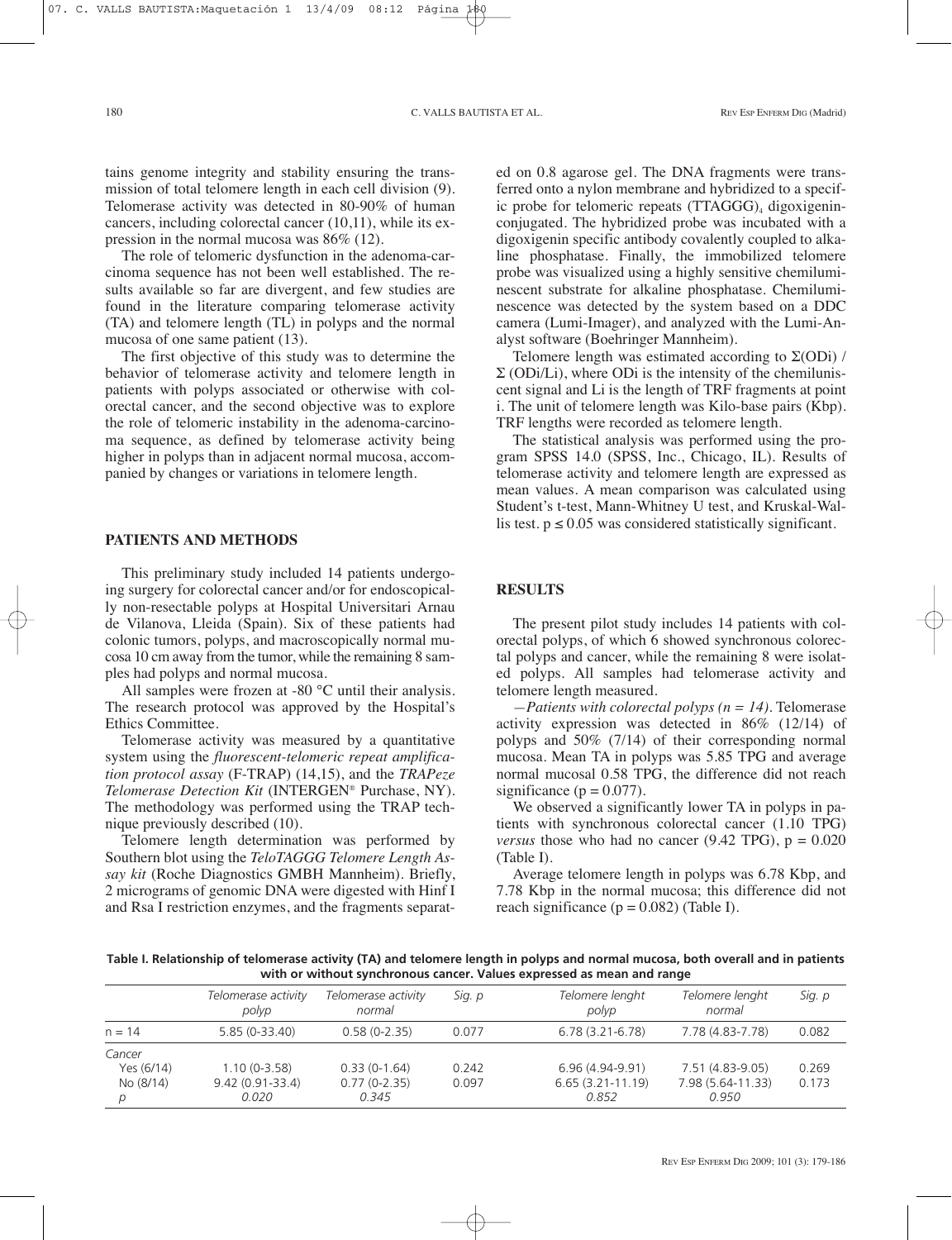*—Patients with synchronous colorectal cancer (n = 6).* In all,  $83\%$  of tumors  $(5/6)$ ,  $67\%$  of polyps  $(4/6)$ , and 33% of normal mucosa (2/6) samples were telomerasepositive. Telomerase activity in tumors was 5.65 TPG (0- 19.02), in polyps 1.09 (0-3.57), and in the normal mucosa 0.33 TPG (0-1.64). Differences between means were not significant but showed a higher TA in tumors than in polyps, and in polyps *vs.* normal mucosa (Fig. 1).

Average telomere length in tumors was 6.28 Kbp (4.20-8.80), in polyps 6.95 Kbp (4.94-9.91), and in the normal mucosa 7.50 Kbp (4.83-9.05), without any significant differences (Fig. 1).

*—Patients with isolated polyps (n = 8).* Telomerase activity was detected in 100% (8/8) of polyps and 62.5% (5/8) of their corresponding normal mucosa. Mean telomerase activity in polyps was 9.41 TPG (0.91-33.41), and 0.77 in the normal mucosa TPG (0-2.35), but the difference was not significant between them. Mean telomere length in polyps was 6.65 Kbp (3.21-11.19), and 7.98 in the adjacent normal mucosa Kbp (5.64-11-33), without significant differences.



Fig. 1. Telomerase activity (unit: TPG) and telomere length (TRF) (unit: Kbp) in the tumor, polyp and adjacent normal mucosa of patients with synchronous polyps and cancer.

*Actividad de la telomerasa (unidad: TPG) y longitud del telómero (TRF) (unidad: Kbp) en el tumor, pólipo y mucosa adyacente normal de los pacientes con pólipos y cáncer sincrónico.*

#### **DISCUSSION**

In our study 86% of polyps expressed telomerase activity, as well as 50% of cases in their adjacent normal mucosa. In one of the few published studies that compared polyps with normal mucosa in the same patients, the authors obtained TA expression in 22% of colorectal polyps, and none of all normal mucosa specimens (16). Other studies that compare TA in polyps with the normal mucosa of different patients found that polyp TA oscillates between 40 and 62.5%, these values being 0 and 18.5% in the normal mucosa (17-21). Related to those studies we observed a higher TA percentage in polyps and normal mucosa, which we believe likely due to the technique we used, fragment analysis by sequencing, which is very sensitive and can detect very low telomerase activities possibly common in the normal mucosa, and that can be missed by other methodologies.

Mean telomerase activity in polyps was 5.85 TPG, while it was 0.58 TPG in the adjacent normal mucosa. Other authors published polyp TA figures that oscillate between 1.7 and 7.8 TPG (17,20) in the normal mucosa, from 0 to 3.34 TPG. None of these studies showed significant differences between polyp TA and normal mucosa TA (17-20).

Polyps synchronic with tumors have a significantly lower telomerase activity when compared to isolated polyps. Paradoxically, those results are accompanied by greater telomere length in the former. We think that this is due to the activation of alternative mechanisms for the maintenance of telomere length (ATL), which act with no increase in activity (22,23).

Mean polyp telomere length was 6.78 Kbp and 7.78 Kbp in the normal mucosa (difference did not reach significance). Mean values obtained in other studies in which the normal mucosa was compared with polyps of different patients, were as follows: Engelhardt et al. (20) 7.1 Kbp in polyps and 7.46 Kbp in normal mucosa, Kim et al. (24) obtained 9,41 Kbp in polyps and 9.25 Kbp in normal mucosa, with no significant differences in both cases. Differences in mean telomere length found by those authors between polyps and normal mucosa were very small when compared to those in our study, possibly due to the fact that they did not work with paired samples.

We also studied the normal – adenoma – carcinoma sequence by measuring TA and TL in samples from 6 patients who had synchronous polyps and colorectal cancer, in which we also analyzed the normal mucosa. This part of the study could not be compared with other similar studies as we found none the literature.

TA was found in 83% (5/6) of tumors, in 67% (4/6) of polyps, and in 33% (2/6) of normal mucosa samples. Mean TA in tumor samples was 5.65 TGP, 1.09 TPG in polyps, and 0.53 TPG in normal mucosa. Those differences did not reach significance. We observed intermediate TA in polyps lower than in cancer but higher than in normal mucosa. We can conclude that there exists a progressive increase in TA levels in the sequence normal mucosa – adenoma – carcinoma, accompanied by a diminution of telomere length. We observed a tendency in the sequence normal tissue–adenoma–carcinoma where TA increases with cell malignancy grade, and telomere length diminishes. This behavior we think it due to the fact that the cell division ratio also increases with the passage from one tissue type to the next. We cannot compare those results because we found no similar studies in the literature.